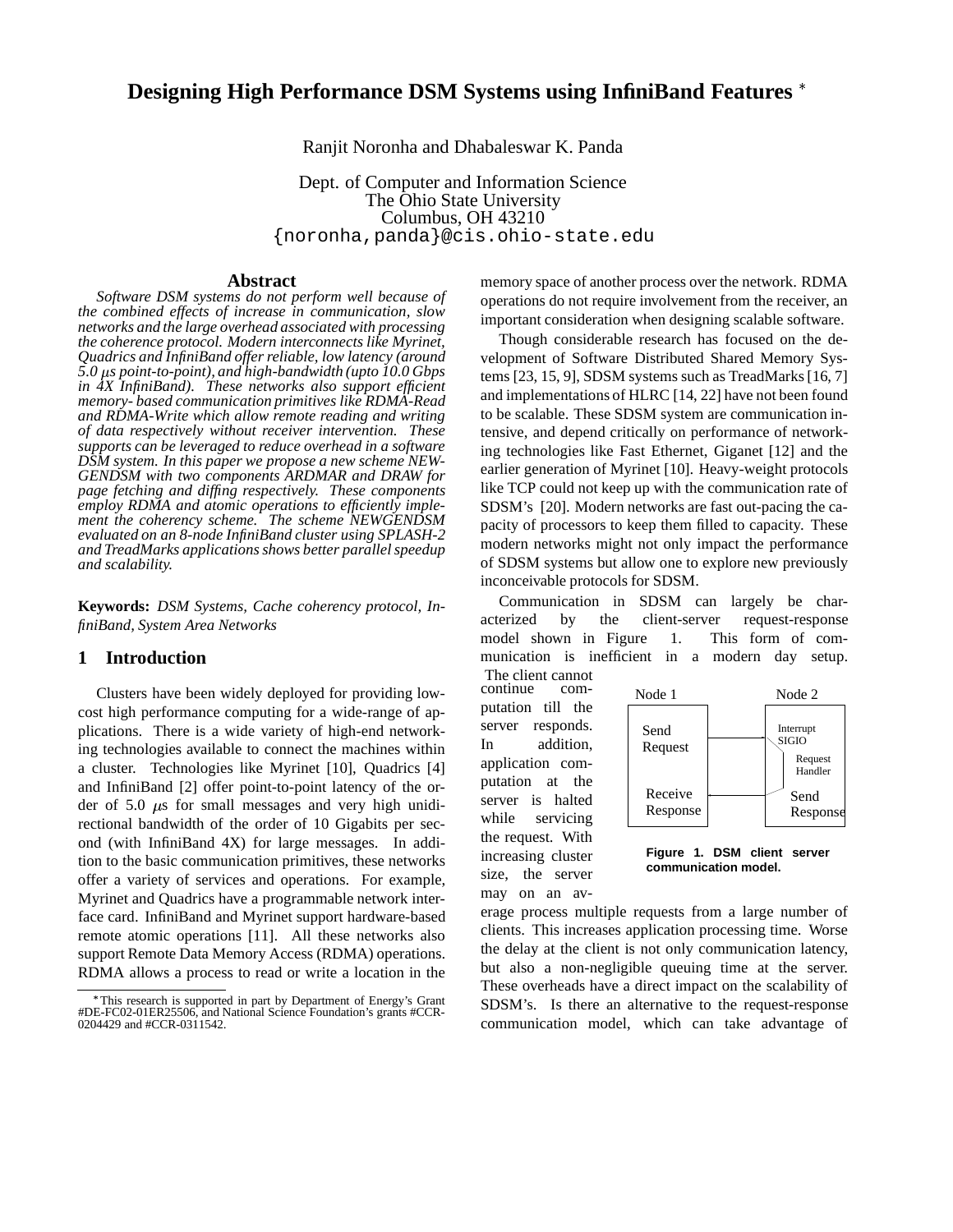modern primitives in high performance networks ?

Modern day interconnects allow the user to read and write data elements from another process's user space using RDMA operations. Remote atomic operations allow one to maintain datums in a coherent state. These operations do not require receiver based intervention. They can be used to move protocol processing into the client. In this paper we take the first step towards removing such asynchronous protocol processing with InfiniBand mechanisms and studying the associated performance benefits. Page fetching and diff creation in SDSM's are traditionally performed using the asynchronous handler. A request message is sent to the manager or home node of the page. The home node then sends a response back to the requester with the page contents. For diff's, the modified page is compared with its clean copy called a twin, and a run-length encoding of the differences is sent to the server or home node. The server or home node then applies these diff's to the page. There is clearly unnecessary copying and overhead involved here. Can these overhead be reduced using network based primitives like RDMA and atomic operations ?

We have proposed a new scheme NEWGENDSM to replace traditional asynchronous model of protocol processing with a synchronous model. The two components of NEWGENDSM are ARDMAR and DRAW. ARDMAR uses the RDMA Read operation in InfiniBand to directly read the page from the memory space of the remote process. DRAW uses RDMA Write to directly apply diffs's to the home page at synchronization points. Coherency is maintained through the combination of a light weight thread and the InfiniBand remote atomic operation *compare and swap*. This new protocol is evaluated with both micro-benchmarks and application-level benchmarks. Application-level evaluation shows an improvement of up to 1.63 in running time on 8 nodes.

The rest of this paper is organized as follows. Section 2 describes the implementation of HLRC and its main features along with an overview of the networking interconnect InfiniBand. Section 3 presents design possibilities of HLRC with InfiniBand mechanisms. Section 4 explores the design issues and alternatives used while implementing the page fetch and diffing using RDMA Read and network level atomic operations. Section 5 evaluates the design using micro-benchmarks and various applications. Section 7 presents conclusions and future directions.

# **2 Background Information**

In this section we discuss the basic concepts behind the SDSM package HLRC with an emphasis on its communication model primitives. We also take a look at the InfiniBand standard with a focus on the main communication operations provided by this interconnection technology.

### **2.1 Overview of HLRC**

Since the development of the first sequentially consistency SDSM system IVY [17], there has been a large body of research into the issues with SDSM. Unfortunately, SDSM has not been found to be scalable, largely because of the effects of protocol and communication overhead. The lazy release consistency model was the next advance, which postponed coherence activities to synchronization points, reducing the amount of communication. The home based lazy release consistency protocol (HLRC) [14] improved upon LRC by assigning pages to homes, with a home node being updated with modifications at every synchronization point.

HLRC reduced not only the communication associated with non-home based protocols, but also the memory footprint. In HLRC every page and lock is assigned a home node. At every synchronization point, the diffs for a particular page are sent to the home node and the memory for the diffs are released. A home node can be assigned in a variety of ways; the default behavior is that the default home of the page assigns it to the node that first requests that page.

An implementation of HLRC [22] over the Virtual Interface Architecture (VIA) [5] (HLRC-VIA) was carried on GigaNet [1]. The implementation of HLRC-VIA was multithreaded. The application thread would compute while an associated signal handler would take care of coherence activity on a page fault or miss. A separate thread would listen for incoming requests from other remote processes such as page fetches and lock requests. HLRC-VIA makes use of the RDMA constructs provided by VIA. Request messages or messages for services are sent via RDMA Write with immediate data. This generates an asynchronous request at the receiver which then processes and responds to this request by either forwarding this request to some other nodes or itself satisfying the request through several RDMA Write operations. The requester meanwhile polls a particular location in memory (to which the remote server writes using RDMA Write) to see whether the request has completed. In this paper we use a version of HLRC-VIA modified to work over the InfiniBand fabric. The next section briefly discusses the InfiniBand architecture.

### **2.2 Overview of InfiniBand**

The InfiniBand standard is a framework for a System Area Network for connecting processing and I/O nodes. It defines various communication and management functions that are necessary to operate the interconnection fabric. InfiniBand uses a switched, channel-based interconnection fabric, which allows for higher bandwidth, more reliability and better QoS support. Interface to the fabric is through a Host Channel Adapter (HCA) on the processing node and a Target Channel Adapter (TCA) on the I/O node. Seman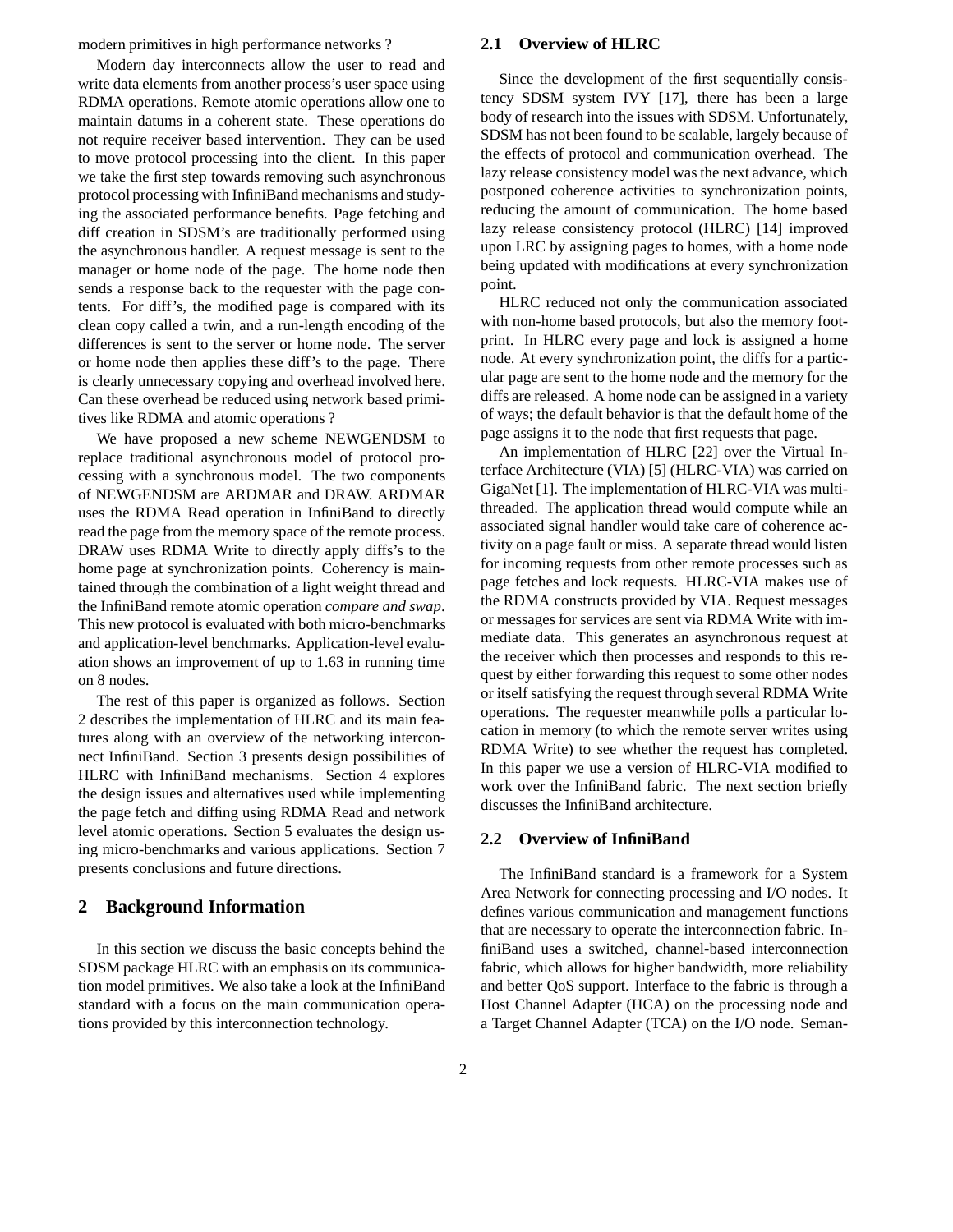tics of various operations are defined via InfiniBand Verbs. The Mellanox implementation of the InfiniBand Verbs API called VAPI [3] supports the basic send-receive model and the RDMA operations read and write. There is also support for atomic operations and multicast. More details on InfiniBand can be obtained from [2].

# **3 HLRC Design Possibilities with InfiniBand Mechanisms**

Let us now examine the potential for integrating network based support into HLRC. HLRC duplicates activities either already provided or which could be done with less overhead by network level services in InfiniBand. Figure 2 shows some of the matches between InfiniBand level primitives and HLRC protocol activities. More specifically the following should be possible :

- Asynchronous handling could be eliminated through the combination of atomic operations and RDMA Read support. Page fetching operations could potentially benefit from this type of support.
- Diff propagation in HLRC uses RDMA Write with immediate data which requires activation of the asynchronous handler. Diff processing can be potentially eliminated by performing RDMA Read operations. In this design, whenever a particular portion of a page is needed, it can be fetched from the current owner by issuing an RDMA Read operation. The owner does not have to be interrupted to perform this operation.
- Write notice and Barrier notification propagate via RDMA Write. Since these go to all other nodes, hardware based multicast could provide an efficient basis for this operation. This could potentially reduce significantly the amount of traffic needed for synchronization in an SDSM system.
- Locking could be achieved through the use of remote atomic operations. This could potentially benefit applications which frequently use locks; as the need to frequently process lock requests at the manager node and the last owner is eliminated.
- Asynchronous request messages could potentially propagate via higher priority service levels achieving better response time.

In this paper we focus on the first 2 options; eliminating asynchronous handling through the combination of atomic operations and RDMA Read while executing a page fetch operation and diff propagation throughRDMA Write. Since other features (such as reliable multicast and service levels) are not yet completely operational in current generation InfiniBand hardware, we plan on investigating other enhancements in the future.



**Figure 2. The SDSM primitives which could benefit from network support**

## **4 Design of the NEWGENDSM protocol**

In this section we discuss the design of our proposed protocol termed as NEWGENDSM. We start out by examining the existing protocol termed ASYNC. Following that is a description of the design of NEWGENDSM and then finally we examine some of the benefits that could accrue from NEWGENDSM.

### **4.1 Base ASYNC protocol**

ASYNC employs the home based lazy release consistency protocol. In this protocol every page and lock is assigned a home by the protocol. All requests for accesses to a page or a lock go to the home node. Similarly all updates for a page and a lock go to the home node. In ASYNC updates or diffs for a page propagate to the home node at synchronization points such as a lock release or a barrier. We now examine page fetching and diffing in ASYNC.



**col on a page fetch (for an example scenario)**

pages are assigned default home nodes. Let us assume that the default home for page two is node two. Now node one first requests page two from node two by sending it

scenario. Initially all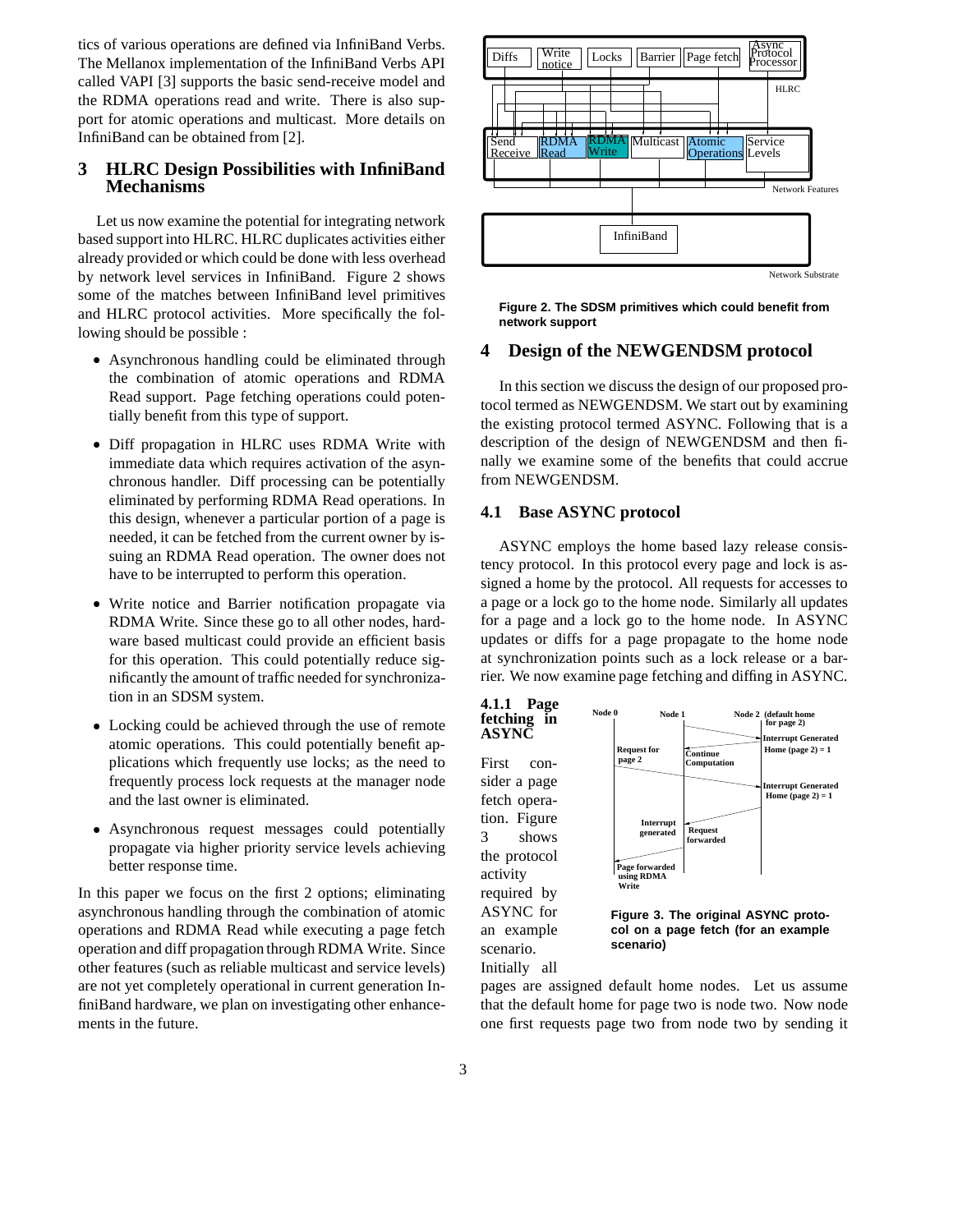a message (RDMA Write with immediate data) which is processed by the asynchronous protocol handler. The handler on node two appoints node one as the home node and updates its data structures. It then finishes servicing the request by sending a reply to node one (RDMA Write). Node one on receiving this reply updates its data structures and continues computing. Now when node zero requests this page for the first time by sending a request to the default home node one, node two forwards this request to node one, which in turn processes the request and replies to node zero with the correct version of the page. We define *page fetch time* or *page time* as the elapsed time between sending a page request and actually receiving the page.

# **4.1.2 Diffing in ASYNC**

Now we go through the protocol steps when computing and applying diffs. As shown in Figure 4 node zero arrives at a synchronization point such as a barrier or a lock. At this point, node zero must propagate all updates it has made to all pages to the home node. Assume node zero has modified pages X and Y. It computes the diff which is a runlength encoded string of the differences between the original page and the modified page. Following that it sends these differences to the home node one through RDMA Write followed by a message containing the time-stamp.



node one, which were used to receive the diffs to page X have been freed up and may be reused. Node zero now computes the diffs for page Y and sends them to node one and so on. Multiple buffers at the receiver may be used to speedup the process. We will now see how parts of this protocol can be enhanced with the features available in InfiniBand.

#### **4.2 NEWGENDSM protocol**

In this section we discuss our proposed scheme NEW-GENDSM. NEWGENDSM consists of two component; ARDMAR (Atomic and RDMA Read) and DRAW (Diff with RDMA Write). ARDMAR uses the InfiniBand operations atomic operation Compare and Swap and RDMA

Read for page fetching and synchronization. DRAW uses RDMA Write for diffing. First we describe ARDMAR followed by DRAW.

#### **4.2.1 ARDMAR**

In this section we describe the design of ARDMAR which is shown in Figure 5 for an example scenario. The Atomic operation compare and swap have been combined with the RDMA Read operation to completely eliminate the asynchronous protocol processing. Let us assume the same pattern of requests for a page as shown in Figure 3. Here assume that node one wants to access page two for the first time. Let  $home_n(x)$  denote the last known value for the home of page x at node n. Initial values for  $home_n(x)$  are -1 at the default home node (indicating that a home has not been assigned) and x *mod* (number of nodes) at a non-home node. Initially home<sub>2</sub>(2) = -1. Let us denote an issued atomic compare and swap operation as *CMPSWAP(node, address, compare with value, swap with value)* where address points to some location in node. Node 1 issues an atomic compare and swap  $CMPSWAP(2,home_2(2),-1,1).$ The compare succeeds and now home<sub>2</sub> $(2) = 1$ . Now on completion of the atomic operation, node 1 knows that it is the home node (home<sub>2</sub>(2) = 1) and can continue computation after appropriately setting the appropriate memory protections on the page.

Now assume that node zero wants to access page two for the first time. It also issues an atomic compare and swap operation CMPSWAP $(2, home_2(2), -1, 0)$  which fails since home  $_2(2) = 1$ . Simultaneous with the atomic compare and swap, node zero also issues an RDMA Read to read in home $<sub>2</sub>(2)$ . The atomic compare and swap having failed</sub> node zero looks at the location read in by the RDMA Read.



**Figure 5. The proposed protocol ARD-MAR (for the example scenario)**

in the version of the page, while the second RDMA Read brings in the actual page. If the version does not match, both RDMA's are reissued until the correct version is obtained.

Read brings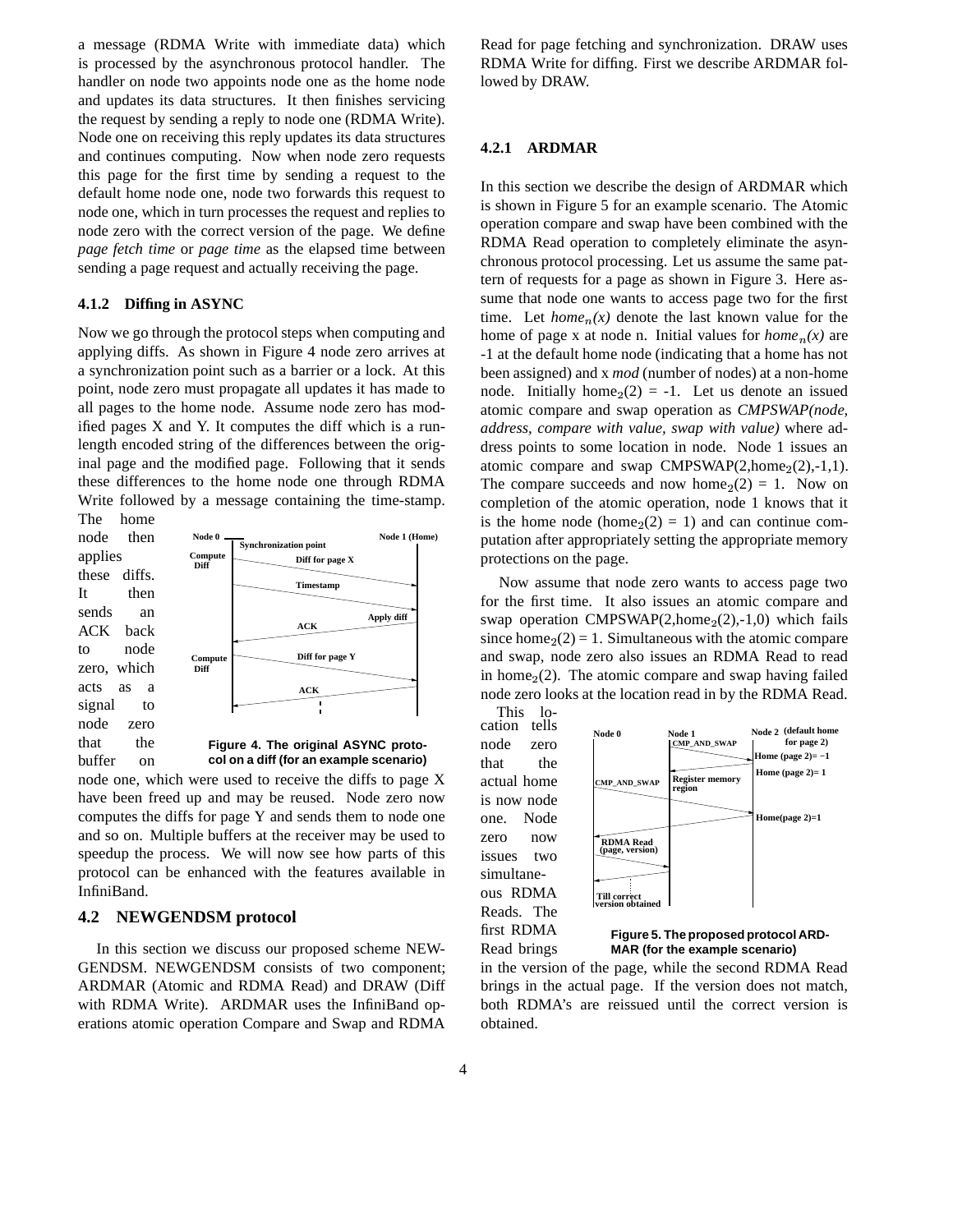#### **4.2.2 DRAW**

Let us look at the design of DRAW. Figure 6 shows the protocol activity. DRAW uses RDMA Write to directly write the diffs to the page on the destination node. Again consider the diff creation and application activity shown in Figure 4. DRAW moves most of the diffing activity into node zero as shown in Figure 6. Assume that node zero has now initiated computing the diff at the synchronization point. Let *modified(X,n)* refer to the n'th position in page X. Let *clean(X,n)* refer to the n'th position in the twin of X where twin refers to a clean copy of page X. Let *buffer(t,n)* refer to the n'th position in communication buffer t. Let *RWRITE(source,dest,t,s,len)* denote an RDMA Write descriptor initiated at node source bound for node dest, using buffer t, starting at location s and of length len. Let us assume further that *modified(X,i..j)* differ from *clean(X,i..j)*. In this case, DRAW copies *modified(X,i..j)* into *buffer(t,i..j)* and creates *RWRITE(0,1,t,i,j-i)*. Similarly, assume that *modified(Y,b..f)* differ from *clean(y,b..f)*. DRAW copies *modified(Y,b..f)* into *buffer(t+1,b..f)* and creates *RWRITE(0,1,t+1,b,f-b)*. Now if pages X and Y are the only modified pages, at node zero DRAW issues *RWRITE(0,1,t,i,j-i)* and *RWRITE(0,1,t+1,b,f-b)*. In addition, a message containing the timestamps of pages X and Y is also sent. At node one, on receiving the messages containing the timestamps, DRAW updates the timestamps for pages X and Y.

# **4.3 Potential Benefits**

NEWGENDSM could provide significant benefit to applications programmed with SDSM protocols both directly as well as indirectly. Applications



**DRAW (for the example scenario)** be allocated to the application. Asynchronous handling forces requests to be serialized, increasing response times. ARDMAR allows for requests to be serviced in parallel improving throughput. Page copying at the home node is also eliminated.

The benefit from DRAW is two-fold. On the one hand

diff application at the home node is eliminated. This significantly cuts down on asynchronous handler time at the home node. This is akin to the benefits from a 0-copy protocol. Also diffs for all the modified pages can be sent to the home node in a single operation. This allows us to proceed at a much faster rate, since we don't need to wait for the ACK from the destination node for every page diffed. Finally, we do not need diff receive buffers at the destination node, reducing memory consumption.

#### **5 Performance Evaluation**

This section evaluates the performance of the ARD-MAR, DRAW and NEWGENDSM with respect to ASYNC. Evaluation is in terms of overall execution time, page fetch time, lock time, and barrier times (which includes diff time) discussed in the following sections. First we describe the hardware setup. Following that the implementation is evaluated in terms of various microbenchmarks. The application level evaluation is presented. Following that the effect of ARDMAR on page fetch time and asynchronous protocol processing are studied.

### **5.1 Experimental Test Bed**

The experiments were run on an 8 nodes cluster connected through an InfiniScale MT43132 Eight 4x Port InfiniBand Switch. The HCAs are Mellanox InfiniHost MT23108 DualPort 4X HCA's. Each of the machines is a SuperMicro SUPER P4DL6 having a dual Pentium Xeon 2.4 GHz processors with 512 MB of main memory and a 133 MHz PCI-X bus. The SMP version of Linux 2.4.7-10 is the kernel running on each of these machines.

#### **5.2 Micro-benchmark level evaluation**

*ARDMAR* and *ASYNC* are both evaluated using the page fetch micro-benchmark modified from the original version implemented for the TreadMarks SDSM package [16]. *Page fetch time* is the elapsed interval between sending a request for a page and actually getting the page. It is measured as follows. The first node (master node) initially touches each of 1024 pages so that the home node is assigned to it. Following that each of the remaining nodes reads one word from each of the 1024 pages. This results in all the 1024 pages being read from the first node. As the number of nodes increases the contention for a page at the master node increases. The time of the second phase is measured. Figure 7 shows these results. *ASYNC* performs slightly better than *ARDMAR* at two and four nodes. *ARDMAR* performs better then *ASYNC* at eight nodes. *DRAW* and *ASYNC* are evaluated using a modified diff micro-benchmark also from the the TreadMarks SDSM package. The modifications take into account the home based nature of the SDSM protocol. Diff time can be measured in terms of two components, namely *Diff creation time* and *Diff application time*. *Diff creation time* encompasses the time needed to compare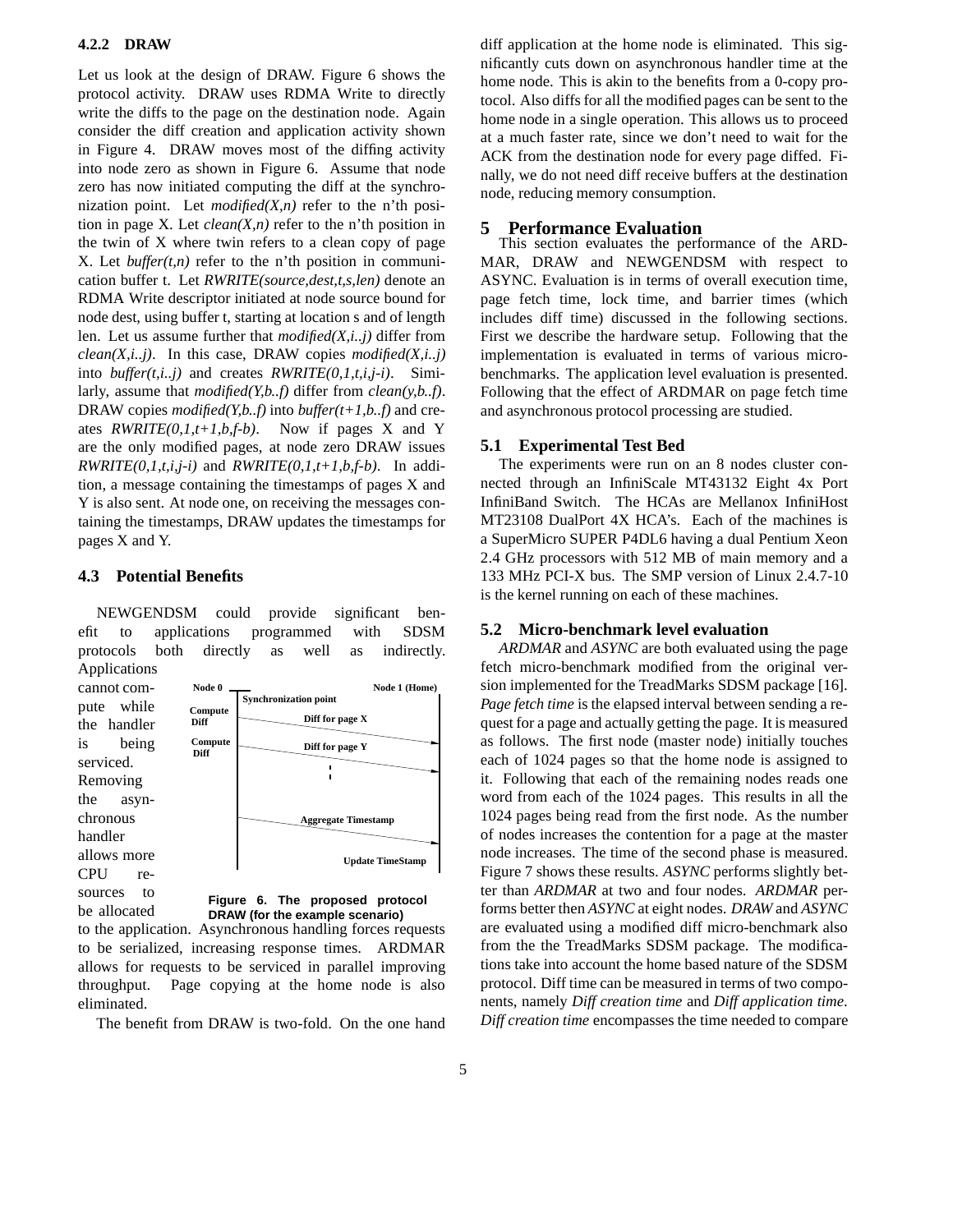a dirty page to its clean twin and create a run-length encoding of the differences, plus the time to post a descriptor to send these differences. *Diff application time* is the time spent in the asynchronous handler at the receiver to apply the differences to the page.

Two nodes are used in the evaluation. Node zero initially touches 1024 pages so that the home is assigned to it. Following that node one either changes a single byte in each of the pages (*small*) or all the bytes in every page (*large*). Finally a barrier is executed. The



**Figure 7. Performance results for the Page micro-benchmark. Time required to fetch a page from a given node when all the remaining nodes are contending for it.**



**Figure 8. Performance results for the Diff micro-benchmark.**

time to compute the diff at node one is measured (*Compute* time). At node zero, time spent in the asynchronous handler is measured (*Apply* time). Figure 8 shows these results. *DRAW* consistently outperforms *ASYNC* in terms of both *Compute* time as well as *Apply* time. When *DRAW* is replaced by *ASYNC*, *Compute* time decreased by 2.47 and 2.29 in the case of small and large diffs respectively. *Apply* time decreased by 3.32 and 3.73 in the case of small and large diffs respectively.

# **5.3 Application level evaluation**

In this section we evaluate our implementation using four different applications; Barnes-HUT (Barnes), Traveling Salesman Problem (TSP), Radix sort (Radix), three dimensional FFT (3Dfft). Out of these applications Barnes and RS have been taken from the SPLASH-2 benchmark suite [25] while TSP and 3Dfft have been taken from the TreadMarks [16] SDSM package.

| The<br>appli-<br>Application             | Parameter     | <b>Size</b>  |
|------------------------------------------|---------------|--------------|
| cation sizes<br><b>Barnes</b>            | <b>Bodies</b> | 32678        |
| used<br>are<br><b>TSP</b><br>shown<br>in | Tour size     | $20$ (large) |
| RS<br>Figure<br>9.                       | num of keys   | 2621440      |
| 3Dfft<br>A11<br>other                    | Grid size     | 128          |

**Figure 9. Application sizes**

were kept the same as originally described in the [25, 16]. We will now discuss the performance numbers for the different applications.

### **5.3.1 Parallel Speedups**

All parameters

Figure 10 shows the parallel speedups for the different applications with eight nodes. *ARDMAR* shows better parallel speedup than *ASYNC* for Barnes and 3Dfft. *DRAW* exhibits better parallel speedup than *ASYNC* for all applications. *NEWGENDSM* shows better speedup for Barnes, 3Dfft and RS. RS with *NEWGENDSM* is 1.63 times faster than *ASYNC*.



The breakdown in execution time for the different applications with eight nodes are shown in Figure 11. *Computation time* is the time spent in application processing. *Protocol time* is



**Figure 10. Application parallel speedup.**

the time spent in executing the DSM coherency protocol. *Page time* is the time spent waiting for a page request to be serviced described in more detail in section 5.3.3. *Lock time* is the time spent in waiting for a lock. *Barrier wait time* is the time spent waiting for everybody else to arrive at the barrier. *Barrier compute time* is the time spent in creating diffs and sending write notices. Both of these are described in more detail in section 5.3.4. From this figure it be can seen that page time increases for *ARDMAR* in all applications compared to *ASYNC* except for Barnes. This is to be expected because of the synchronous nature of the protocol. Surprisingly, page fetch time and lock acquire time decreases for *DRAW* and *NEWGENDSM* in all cases. This is an indirect effect of the reduced load on the asynchronous protocol handler, discussed in the next section.

#### **5.3.3 Effect on asynchronous protocol handling and page fetching time**

Figure 12 shows the average time spent in the handler across all applications using *ASYNC*, *ARDMAR*, *DRAW* and *NEW-*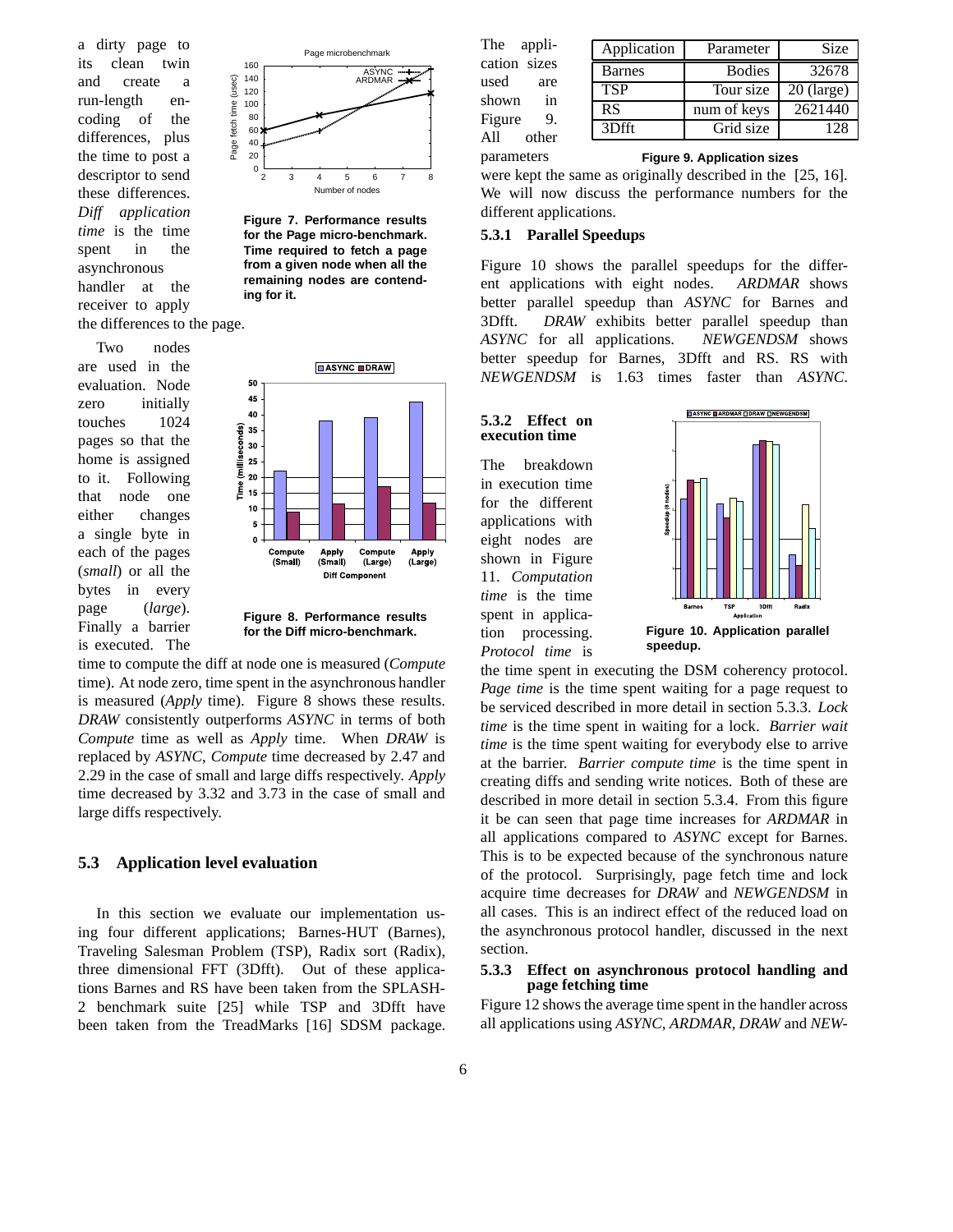

*GENDSM*. In all cases asynchronous handler time using *ARDMAR*, *DRAW* and *NEWGENDSM* is significantly reduced. This shows that page and diff copying is a significant overhead in the asynchronous request handler. Eliminating these overheads frees up CPU time. It also allows faster turnaround for other asynchronous requests such as lock acquires. This reduces turn-around time and improves scalability.

#### **5.3.4 Effect on diff time**

Finally we discuss the effect on diff time. Diff time as described earlier has two components, namely *Diff Compute time* and *Diff apply time*. *Diff compute time* appears as a component of *Barrier compute time* shown in Figure 11.

The barrier is split into three phases. The first phase computes and sends the diffs to the home node. The second phase sends the write notices to everybody and applies the write notices from everybody. The third phase consists of sending an acknowledgment to everybo dy. *Diff compute*



**Figure 12. Asynchronous handler time.**

*time* is more or less the same for *ASYNC*, *DRAW* and *ARDMAR* as shown in Figure 11. There is a correlation between the number of diffs applied and the time spent in the asynchronous handler. Barnes and 3Dfft create a large number of diffs. Correspondingly, handler time is substantially and reduce overhead. *NEWGENDSM* performs worse than *DRAW* in the case of TSP and Radix. This is because an aggregate time-stamp is sent for all pages after the diff's for those pages are sent to the home node. Pipelining can improve the performance of NEWGENDSM. This can be achieved by sending the timestamps for the page immediately after the diff. This will reduce the time by which the latest version of the page becomes available. Correspondingly this will reduce the wait time for processes waiting for a particular version of a page.

#### **6 Related Work**

Ever since the proposal for the first SDSM system IVY [17] there has been considerable research conducted into the SDSM systems. However SDSM was not found to be scalable. The benefits of implementing HLRC over low level protocol like VIA was examined in [22]. Also implementing a SDSM package like Treadmarks directly over a low level protocol like VIA or GM over Myrinet, was shown to substantially reduces wait times and improves scalability in [8, 20]. Special network mechanisms were not employed in these implementations. A study of the effect of removing the interrupt handler in HLRC (GeNIMA) through the use of NIC support on Myrinet is discussed in [6]. Four different techniques, namely remote deposit for direct diff application, remote fetch for page fetching and Network Interface Locks (coherency information stored at the NIC) were implemented. Our work differs in that native atomic support provided by InfiniBand has been added to enhance the base protocol and the benefits have been studied in current generation clusters with InfiniBand. A comparison of benefits of using network based support as opposed to a migratory home protocol in the Cashmere SDSM system was studied in [23]. Four different techniques; Network Total Ordering, Broadcast and Remote-Write were studied. The interconnect used in this study was memory channel. Integrating network based get operations into the sequentially consistent DSZOOM SDSM over the SCI interface is dis-